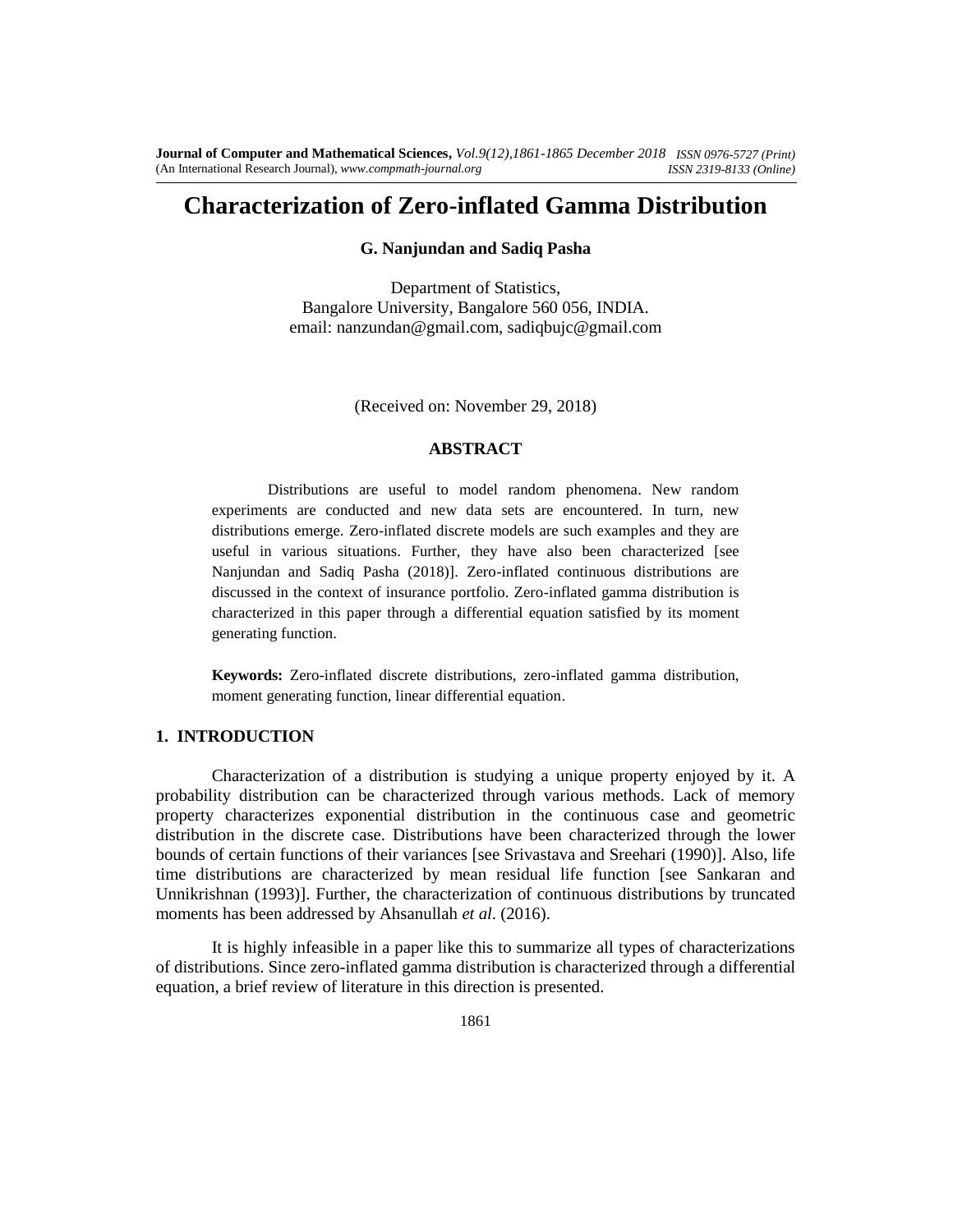Nanjundan (2011) has characterized a subfamily of power series distributions through a differential equation satisfied by the probability generating functions (pgfs) of the distributions. Nanjundan and Sadiq Pasha (2015a, 2015b) have characterized zero-inflated Poisson and zero-inflated binomial distributions through a linear differential equation. Suresh *et al*. (2015) have identified a linear differential equation that characterizes zero-inflated negative binomial distribution. Along the same lines, Nanjundan and Sadiq Pasha (2018) have characterized a subfamily of zero-inflated power series distributions via a differential equation satisfied by their pgfs.

If a general insurance policy is under the detectable agreement, a claim will not be recorded and honored unless the loss exceeds a prescribed detectable limit. Also, if an insured does not claim for any loss, there will be a bonus for the next year's premium. Naturally there is a huge hunger for such a bonus. Hence the policy holders do not report all their losses in order to gain bonus for the next year. Therefore, a data set on the claim counts of an insurance portfolio will have excess zeros. Yip and Yau (2005) have used zero-inflated Poisson and zeroinflated negative binomial distributions to model claim count data, Boucher *et al*. (2009) have employed zero-inflated distributions to model insurance panel count data. They have also illustrated zero-inflated models based on the data on the claims reported to a Spanish insurance company.

In the context of both life and nonlife insurance, the claim sizes are usually modeled by continuous distributions with the positive support. But due to the hunger for bonus on no claim, a data set on the claim sizes of an insurance portfolio will have excess zeros. This leads to distributions which are mixtures of a distribution degenerate at zero and another one that is continuous with positive support. Such distributions are called perturbed continuous distributions or zero-inflated continuous distributions [see Nanjundan (2005), Mills (2013)]. In this paper, we are interested in zero-inflated gamma distribution.

#### **2. ZERO-INFLATED GAMMA DISTRIBUTION**

Let X be a random variable with  $P(X = 0) = \varphi$ ,  $0 < \varphi < 1$  and having a probability density function (pdf)  $(1 - \varphi) f(x)$  for  $x > 0$ , where  $f(x) = \frac{\beta^{\alpha}}{E(x)}$  $\frac{\beta^{\alpha}}{\Gamma(\alpha)}e^{-\beta x}x^{\alpha-1}, \alpha, \beta > 0$ . Then, the distribution function of *X* is given by

$$
F(x) = P(X \le x) = \begin{pmatrix} 0, & x < 0 \\ \varphi, & x = 0 \\ (1 - \varphi) \int_0^x \frac{\beta^{\alpha}}{\Gamma(\alpha)} y^{\alpha - 1} e^{-\beta y} dy, & x > 0. \end{pmatrix}
$$
(2.1)

Thus the distribution of X is a zero-inflated gamma distribution with parameters  $\varphi$ ,  $\alpha$ , and  $\beta$ . The moment generating function (mgf) of *X* is given by

 $M(t) = \int_0^\infty$  $\int_0^\infty e^{tx} dF(x)$ ,  $-\infty < t < \infty$  $= \varphi + (1 - \varphi) \int_0^\infty$  $\int_0^\infty e^{tx} f(x) dx$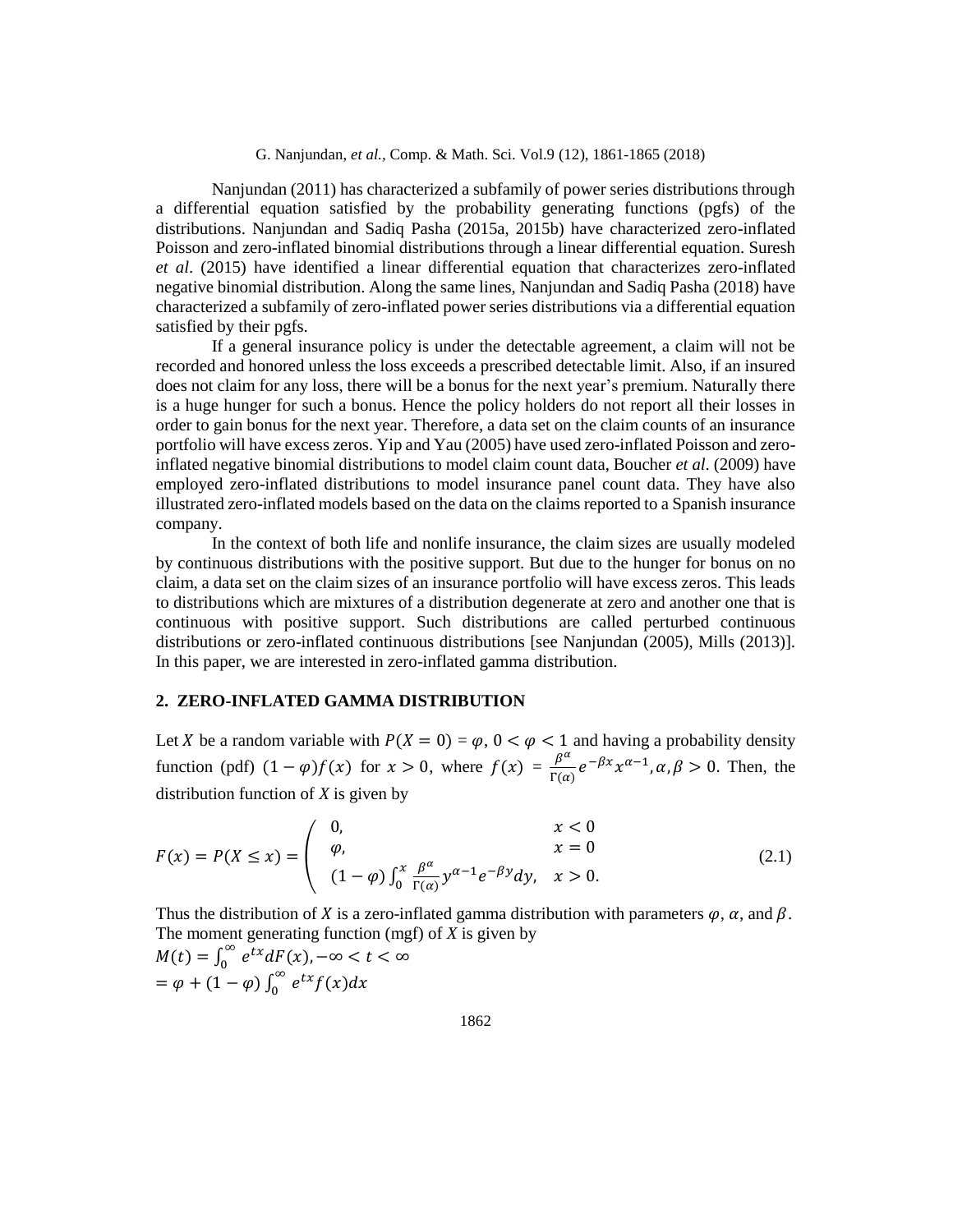$$
= \varphi + (1 - \varphi) \frac{\beta^{\alpha}}{\gamma(\alpha)} \int_0^{\infty} e^{-(\beta - t)x} x^{\alpha - 1} dx
$$
  
\n
$$
= \varphi + (1 - \varphi) \frac{\beta^{\alpha}}{\gamma(\alpha)} \frac{\gamma(\alpha)}{(\beta - t)^{\alpha}}
$$
  
\n
$$
M(t) = \varphi + \frac{(1 - \varphi)}{(1 - \frac{t}{\beta})^{\alpha}}.
$$
\n(2.2)

As a special case when  $\alpha = 1$ , zero-inflated gamma distribution reduces to zeroinflated exponential distribution and the corresponding mgf is given by

$$
M(t) = \varphi + \frac{(1-\varphi)}{(1-\frac{t}{\beta})}.
$$

#### **3. CHARACTERIZATION**

The following theorem characterizes zero-inflated gamma distribution.

**Theorem:** Let X be a nonnegative random variable with the pdf  $f(x)$  for  $x > 0$ . If the moment generating function of  $X$  is such that

$$
M(t) = a + \frac{1}{b}(c - t)M'(t),
$$
\n(3.1)

where  $0 < a < 1$ , and  $b, c > 0$  are constants,  $t < c$ , and  $M'(t)$  is the derivative of  $M(t)$ , then *X* is zero-inflated gamma random variable.

**Proof:** It is straight forward to verify that the mgf of zero-inflated gamma distribution satisfy (3.1).

1) Suppose that *X* has zero-inflated gamma distribution with the distribution function (df) specified in (2.1). Then the mgf of *X* is given by

$$
M(t) = \varphi + \frac{(1-\varphi)}{(1-\frac{t}{\beta})^{\alpha}}.
$$

On differentiating the mgf, we get

$$
M'(t) = \frac{(1-\varphi)\alpha}{\beta(1-\frac{t}{\beta})^{\alpha+1}}
$$
  
and  

$$
M(t) = \varphi + \frac{1}{\alpha}(\beta - t)M'(t).
$$
  
Hence  $M(t)$  in (3.2) satisfies (3.1) with  $a = \varphi, b = \alpha$ , and  $c = \beta$ . (3.2)

2) Suppose that the mgf of *X* satisfies the linear differential equation in (3.1). Now let us have a close look at the possible values of b, c and their consequences.

i) If  $b = 0$ , then (3.1) turns out be  $M(t) = \infty$ ,  $\forall t \in R$  and hence  $M(t)$  has no meaning. Therefore  $b \neq 0$ .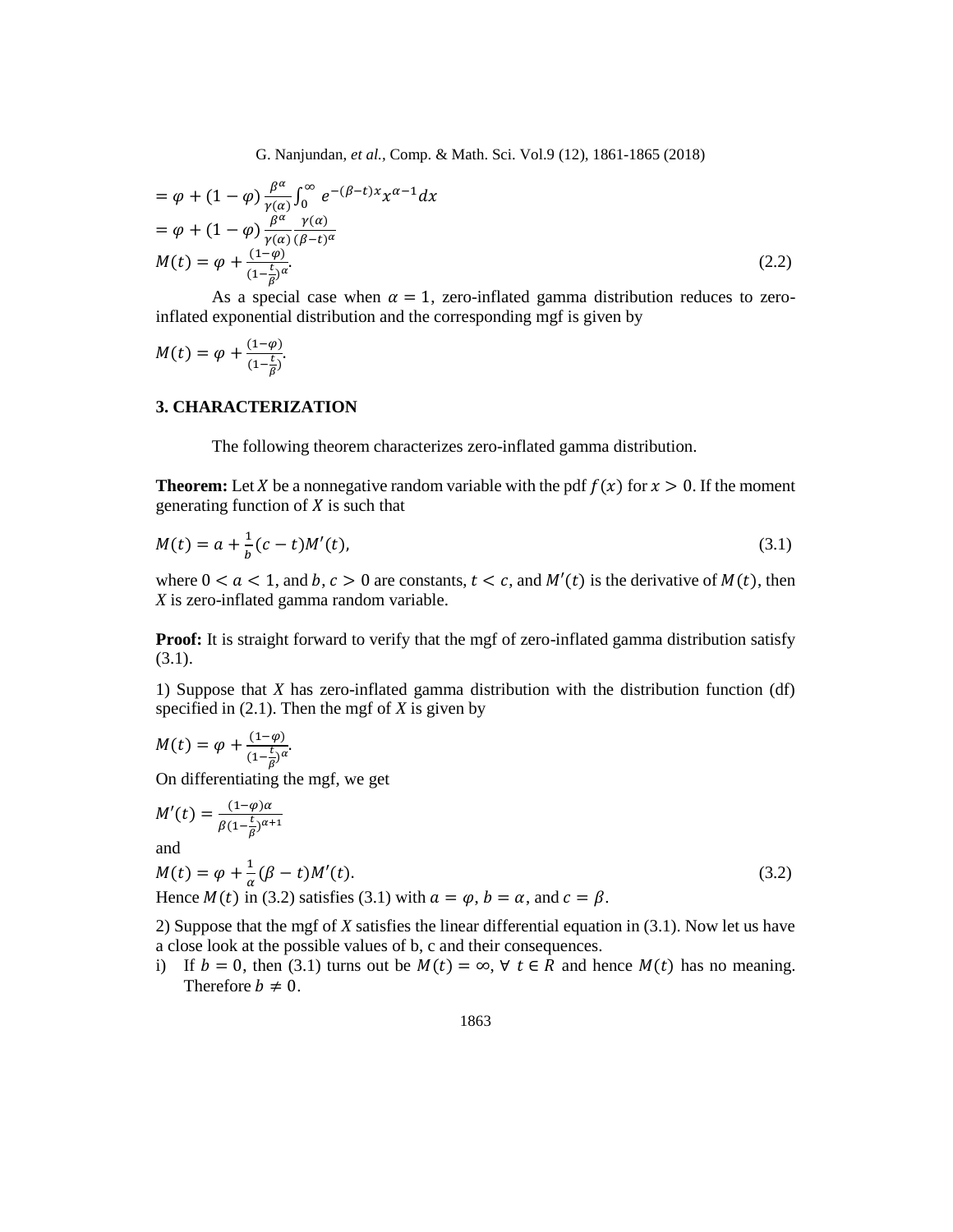- ii) Let  $b \neq 0$  and  $c = 0$ , then we get  $M(t) = a \frac{t}{b}$  $\frac{c}{b}M'(t)$ , ∀  $t \in (-\infty, \infty)$ . Hence  $M(0) =$  $a = 1$ , which is not possible because  $0 < a < 1$ . Hence  $c \neq 0$ .
- iii) If  $b, c > 0$ , then the differential equation (3.1) can be expressed as

$$
M(t) - a = \frac{(c-t)}{b} \frac{dM(t)}{dt}
$$

and we see that

$$
\frac{dM(t)}{M(t)-a} = b \frac{dt}{(c-t)}.
$$

On integrating both sides with respect to  $t$ , we obtain  $log(M(t) - a) = -b log(c - t) + k$ . That is  $M(t) - a = (c - t)^{-b} e^{k}$ , where *k* is an arbitrary constant.

Therefore the solution of the differential equation (3.1) becomes

$$
M(t) = a + (c - t)^{-b} e^{k}.
$$
\n(3.3)

Since  $M(0) = 1$ , we get  $e^{k} = (1 - a)c^{b}$ . From the equation (3.3),

$$
M(t) = a + \frac{(1-a)}{(1-\frac{t}{c})^b},\tag{3.4}
$$

which is the mgf of zero-inflated gamma distribution with  $a = \varphi$ ,  $b = \alpha$ ,  $c = \beta$ , and  $t < \beta$ . This completes the proof of the theorem.

Also, it can be noted that when  $b = \alpha = 1$ , zero-inflated gamma distribution reduces to zero-inflated exponential distribution.

## **4. CONCLUSION**

 The result of this paper is purely of theoretical interest. The consequences and applications of this characterization are yet to be explored. But the relevance of zero-inflated gamma model is outlined in the following situation.

Consider a queueing system where the waiting time of a customer is gamma distributed and the purpose of the service is to collect a filled in form and issuing an acknowledgement. If there is no queue when a customer arrives at the service counter, the service will be completed instantaneously. Then, zero-inflated gamma distribution becomes an appropriate model for the waiting time of a customer in this queueing system.

## **ACKNOWLEDGMENT**

The authors are grateful to Dr. R. Vasudeva for motivating and directing them towards the problem discussed in this paper.